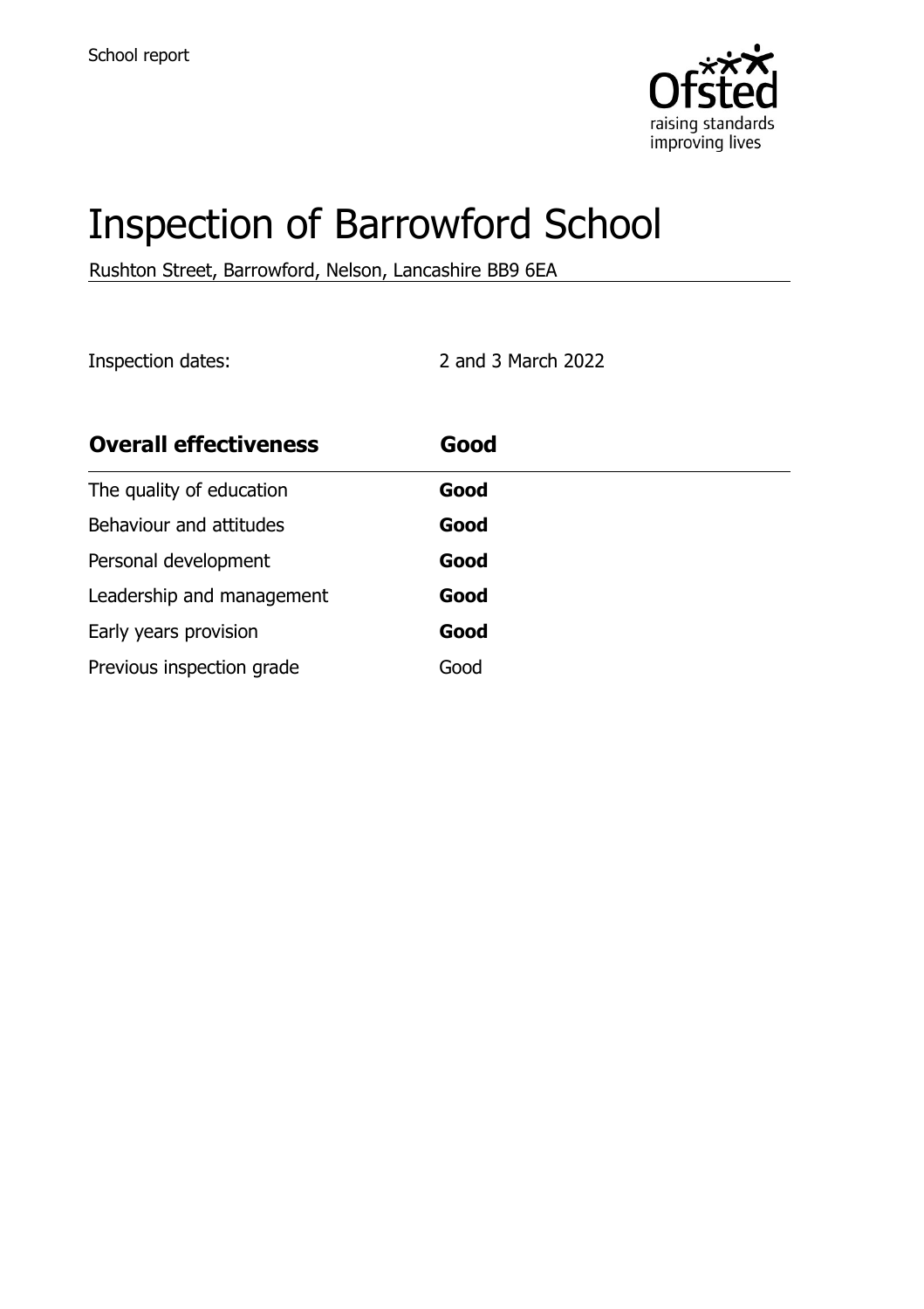

## **What is it like to attend this school?**

All pupils, regardless of their race, gender or culture, are warmly welcomed at Barrowford School. Leaders, governors and staff are united in their ambition for all pupils, including those with special educational needs and/or disabilities (SEND), to succeed. Pupils strive to live up to these high expectations. They achieve well across most subjects.

Staff expect pupils to behave well. Most do. Pupils behave sensibly in lessons and around school. They are polite and well mannered. Pupils told inspectors that bullying is rare and when it does happen, staff are quick to deal with it.

Pupils are mature in their approach to resolving conflict with their peers. They understand that there is always someone in school to support them if they feel anxious or worried. There are positive relationships between adults and pupils. This helps pupils to feel safe.

Pupils learn to become good citizens. Older pupils particularly enjoy the responsibilities that they are given, for example helping younger pupils to read. Pupils are made aware of topical issues, and they discuss and debate these issues with their peers during the weekly 'big picture' assemblies. Pupils contribute to society by raising donations for charitable causes. These positive experiences help pupils to become rounded and grounded citizens.

#### **What does the school do well and what does it need to do better?**

Leaders have designed a curriculum that is ambitious and well organised. The curriculum is purposeful and meets the needs of the pupils who attend the school. This includes pupils in the specially resourced provision for pupils with SEND (specially resources provision). These pupils are taught the full range of national curriculum subjects.

The curriculums in many subjects are delivered successfully by teachers across the school. From the early years to Year 6, teachers are clear about the knowledge that should be taught and the order in which content should be delivered. However, in a few subjects, the curriculums are still relatively new. Teachers are not as confident about what should be taught and what pupils must learn. Pupils' progress through these curriculums falters as a result.

In most subjects, teachers have strong subject knowledge. They present new learning effectively to help pupils make links with what they already know. Pupils, including children in the early years, listen attentively in lessons and make the most of learning time. Poor behaviour rarely disrupts learning.

Most subject leaders make effective checks on how well the curriculum is helping pupils to know and remember more. However, in some subjects, leaders are less knowledgeable about how the curriculum is making a difference to pupils'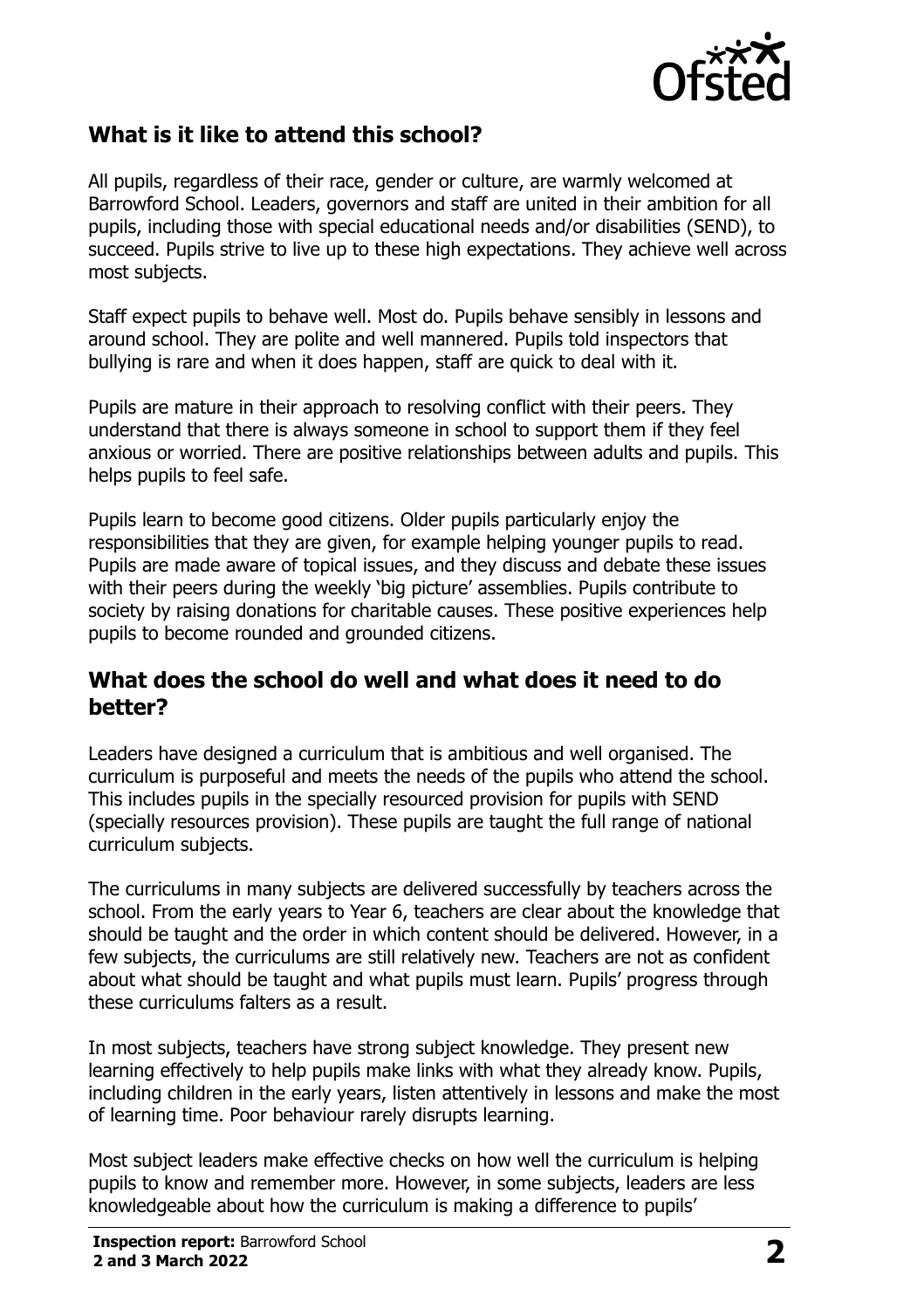

achievement. This is because these subject leaders are in the early stages of gaining the expertise that they need to lead their subjects with confidence.

The teaching of reading is given a high profile across the school. As soon as children start in the early years, they are immersed in stories, rhymes and poems that develop their early language skills well. Well–trained staff deliver the school's phonics programme effectively. Children in the Reception class, and pupils in key stage 1, have ample time to develop and practise their phonics skills. Pupils read books that are closely matched to the sounds that they are learning. Staff identify and support pupils who struggle with reading. Older pupils read widely and often. Leaders choose books carefully to foster pupils' love of reading.

Pupils with SEND, including those in the early years and the specially resourced provision, have their needs identified quickly. Leaders ensure that effective support is put in place so that all pupils with SEND have the same opportunities as others to succeed.

Pupils benefit from a well-thought-out programme that promotes their personal development effectively. They learn about different families, faiths and cultures. They are taught how to keep themselves healthy, both physically and mentally.

Pupils enjoy attending a wide range of extra-curricular activities at school. Even though these clubs have been reduced due to the COVID-19 pandemic, leaders are now steadily reintroducing them. In addition, pupils take part in a wide range of visits and trips to broaden their experiences beyond the academic curriculum. For example, during the inspection, older pupils in key stage 2 attended a performance delivered by a local orchestra. Pupils came back into school buzzing with excitement. This allowed pupils to gain an even greater appreciation for music.

Staff value the support that they receive from senior leaders. They appreciate the consideration that is given to their well-being and workload.

Governors are knowledgeable about the school. They hold senior leaders to account for all aspects of the school's work, including the quality of education that pupils receive.

# **Safeguarding**

The arrangements for safeguarding are effective.

Leaders, staff and governors are all fully trained in safeguarding and understand their responsibilities. Staff are alert to the signs of harm, abuse, neglect and exploitation.

Leaders work closely with outside agencies and are quick to secure help for pupils and their families when needed. The curriculum supports pupils to understand how to keep themselves safe, including when they are online.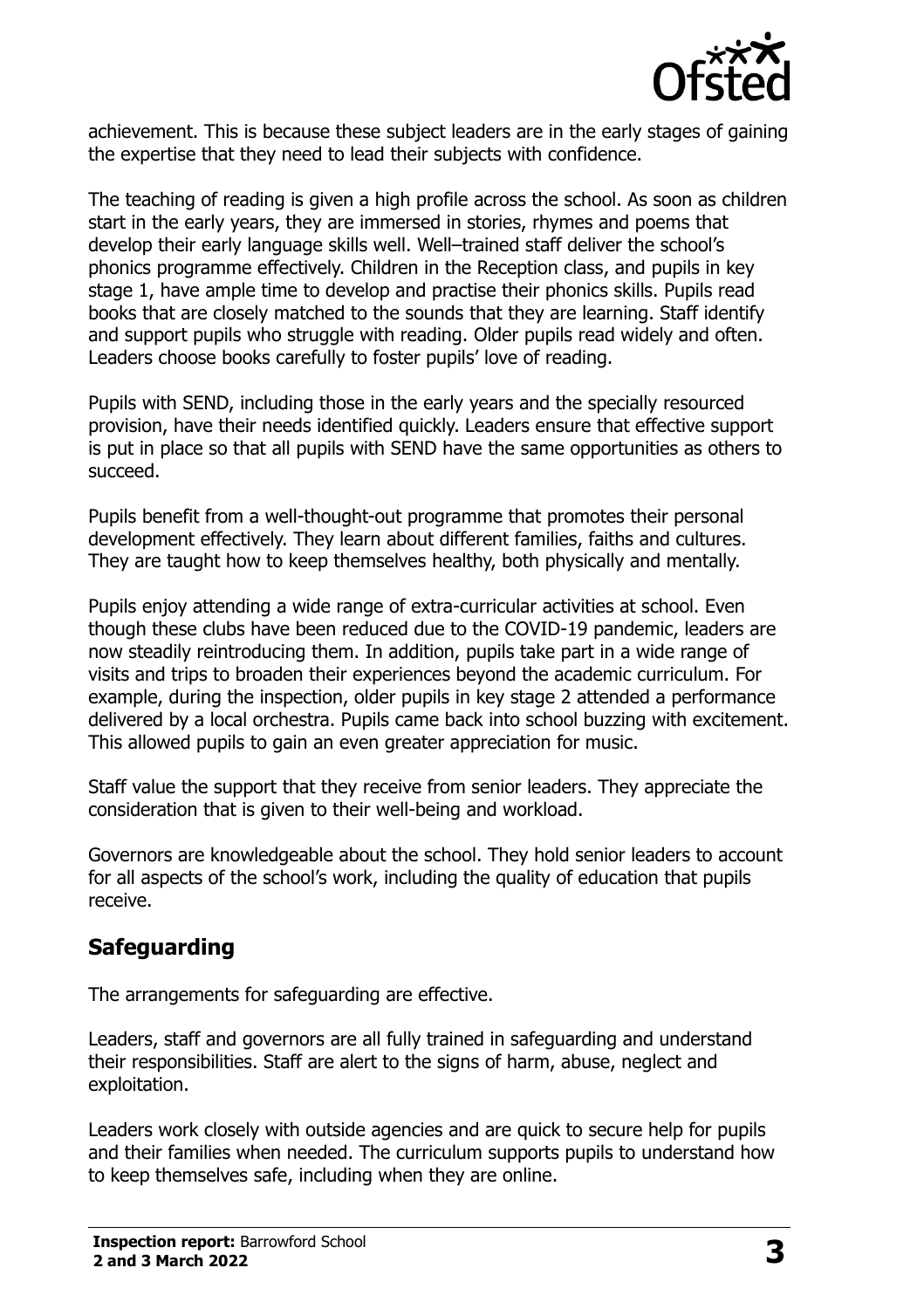

# **What does the school need to do to improve?**

#### **(Information for the school and appropriate authority)**

- Some staff are new to subject leadership and do not have the confidence or expertise to lead their areas of responsibility effectively. This means they are less able to check how well the curriculum is being implemented or how effectively pupils are remembering their learning. Leaders should ensure that subject leaders are supported to lead their curriculum areas successfully.
- Some curriculums are relatively new. They are in the early stages of being implemented. Teachers are less sure about what they should teach in these subjects. This hinders pupils' progress. Leaders should ensure that staff receive the support that they need to deliver the new curriculums effectively.

### **How can I feed back my views?**

You can use [Ofsted Parent View](http://parentview.ofsted.gov.uk/) to give Ofsted your opinion on your child's school, or to find out what other parents and carers think. We use information from Ofsted Parent View when deciding which schools to inspect, when to inspect them and as part of their inspection.

The Department for Education has further quidance on how to complain about a school.

If you are the school and you are not happy with the inspection or the report, you can [complain to Ofsted.](http://www.gov.uk/complain-ofsted-report)

# **Further information**

You can search for [published performance information](http://www.compare-school-performance.service.gov.uk/) about the school.

In the report, '[disadvantaged pupils](http://www.gov.uk/guidance/pupil-premium-information-for-schools-and-alternative-provision-settings)' refers to those pupils who attract government pupil premium funding: pupils claiming free school meals at any point in the last six years and pupils in care or who left care through adoption or another formal route.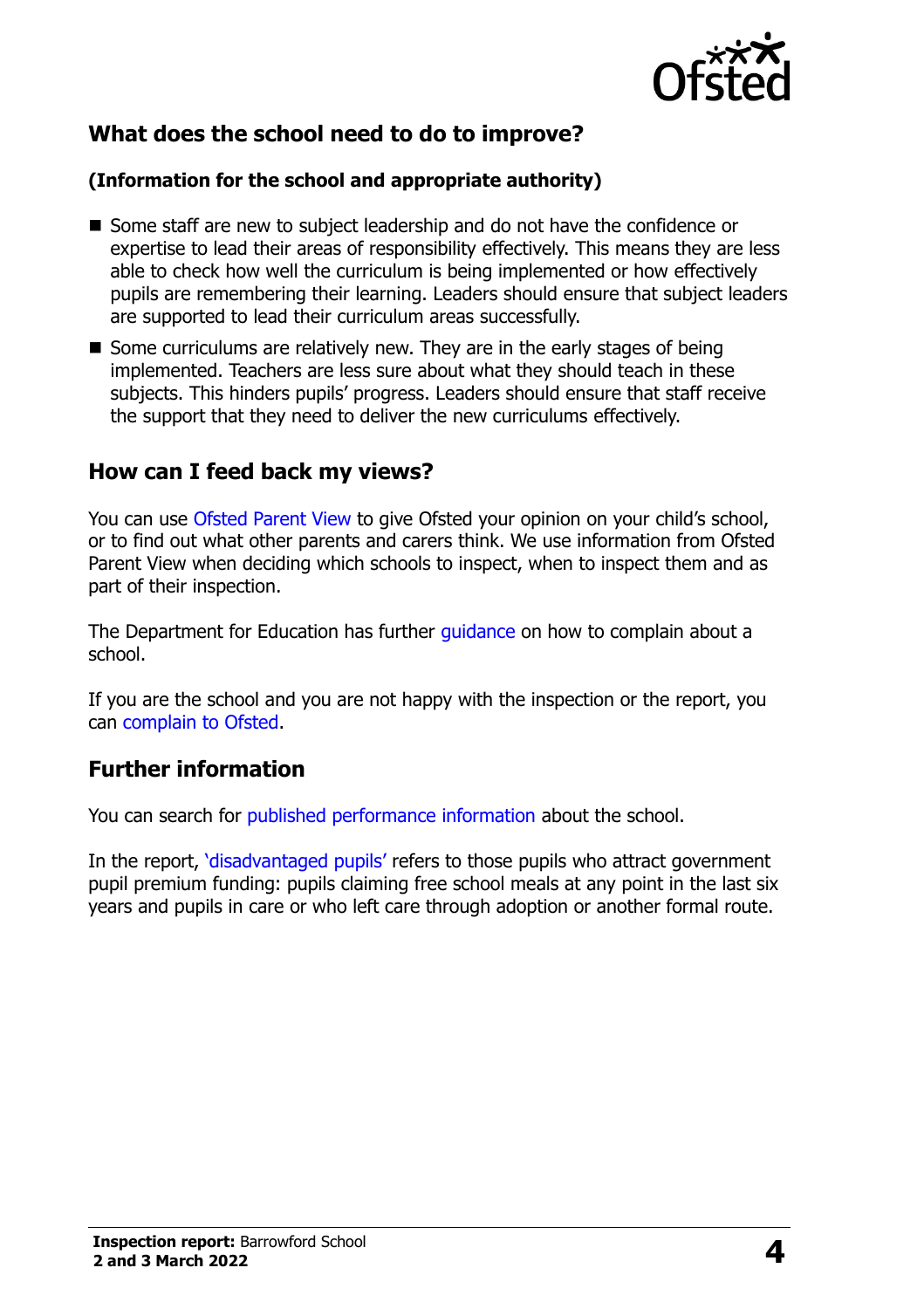

# **School details**

| Unique reference number             | 119166                                                            |  |
|-------------------------------------|-------------------------------------------------------------------|--|
| <b>Local authority</b>              | Lancashire                                                        |  |
| <b>Inspection number</b>            | 10210930                                                          |  |
| <b>Type of school</b>               | Primary                                                           |  |
| <b>School category</b>              | Community                                                         |  |
| Age range of pupils                 | 4 to 11                                                           |  |
| <b>Gender of pupils</b>             | Mixed                                                             |  |
| Number of pupils on the school roll | 348                                                               |  |
| <b>Appropriate authority</b>        | The governing body                                                |  |
| <b>Chair of governing body</b>      | Phil Heyworth                                                     |  |
| <b>Headteacher</b>                  | <b>Rachel Tomlinson</b>                                           |  |
| Website                             | www.barrowford.lancs.sch.uk                                       |  |
| Date of previous inspection         | 15 and 16 June 2016, under section 5 of<br>the Education Act 2005 |  |

# **Information about this school**

- The school has a specially resourced provision for up to eight pupils with SEND. This provision caters for pupils with social, emotional and mental health needs. All four pupils who access this provision have an education, health and care plan.
- Leaders do not make use of alternative provision.

# **Information about this inspection**

The inspectors carried out this inspection under section 5 of the Education Act 2005.

This was the first routine inspection the school received since the COVID-19 pandemic began. Inspectors discussed the impact of the pandemic with leaders and have taken that into account in their evaluation of the school.

- Inspectors met with the headteacher, the senior assistant headteacher and members of staff.
- $\blacksquare$  The lead inspector met with members of the governing body and with a representative from the local authority.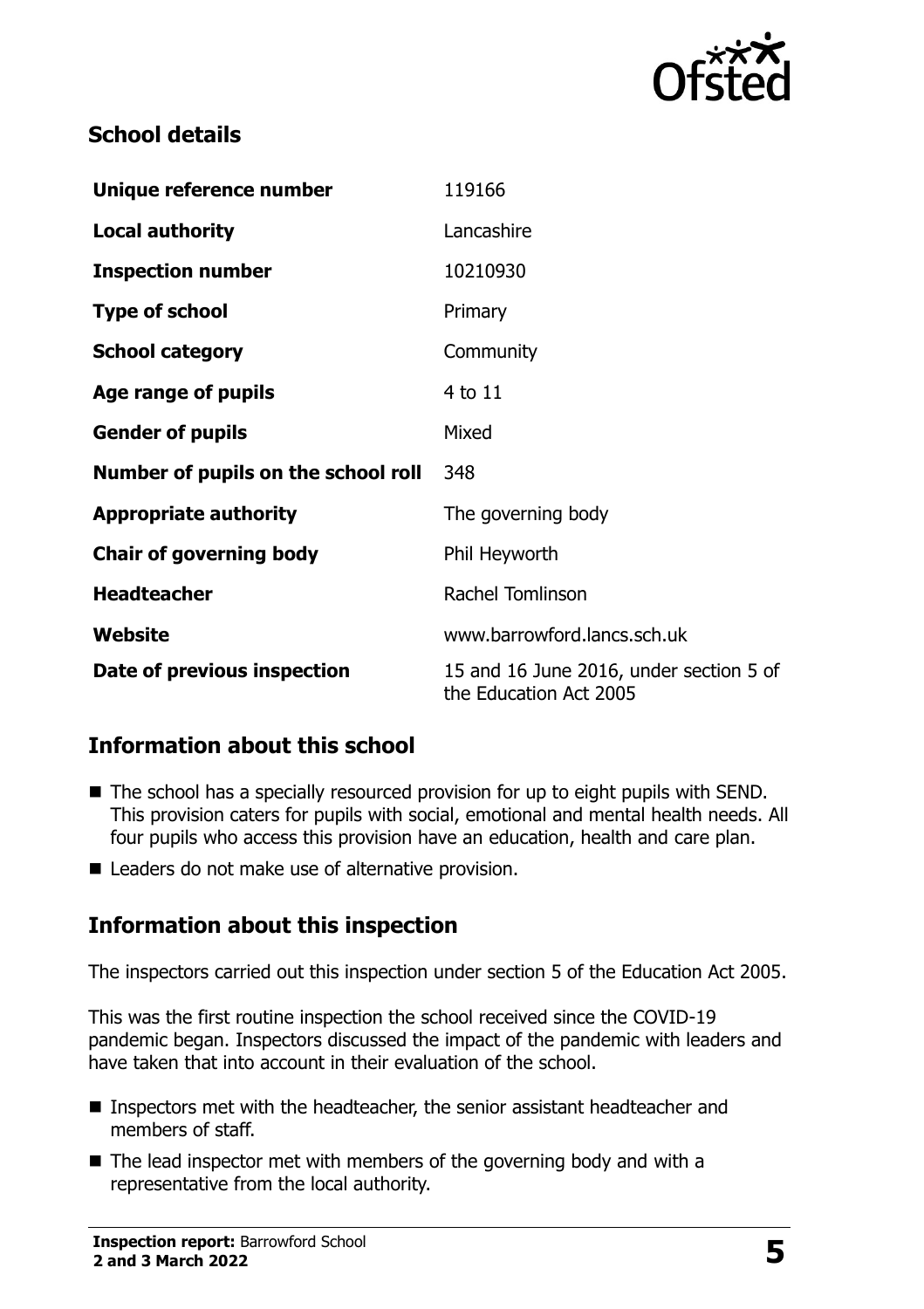

- The team inspector met with an external school improvement partner.
- Inspectors scrutinised a range of documentation, including that relating to safeguarding. Inspectors also spoke to staff about safeguarding and their workload and well-being.
- Inspectors observed pupils' behaviour as they moved around the school, in class and in the outdoor play areas.
- **Inspectors talked with parents and carers as they brought their children to school.** They also considered the responses to Ofsted Parent View and Ofsted's staff survey. There were no responses to the pupil survey.
- Inspectors conducted deep dives into early reading, mathematics, science, geography and physical education. For each deep dive, inspectors discussed the curriculum with subject leaders, visited a sample of lessons, spoke to teachers, spoke to some pupils about their learning and looked at samples of pupils' work. Inspectors also spoke to leaders about the curriculum in some other subjects.

#### **Inspection team**

| James Marsh, lead inspector | Ofsted Inspector |
|-----------------------------|------------------|
| Joan Williamson             | Ofsted Inspector |
| Karen Bramwell              | Ofsted Inspector |